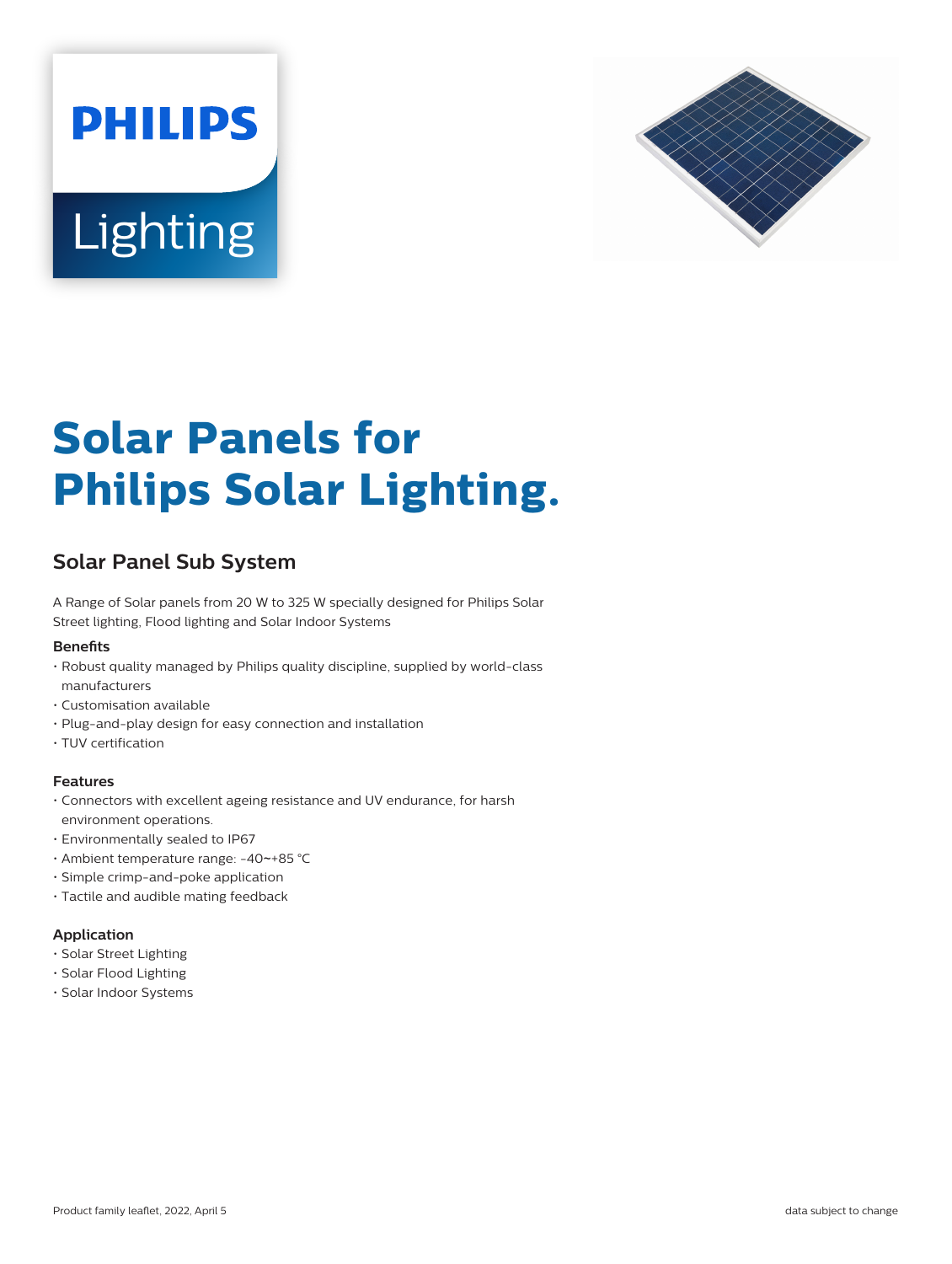# **Solar Panel Sub System**

## **Versions**



| <b>Application Conditions</b>   |                   |
|---------------------------------|-------------------|
| Ambient temperature range       | $-40$ to $+85$ °C |
|                                 |                   |
| <b>Operating and Electrical</b> |                   |
| <b>Cable connection kit</b>     | Included          |

## **Approval and Application**

| Order Code   | <b>Full Product Name</b>                          | Ingress protection code |
|--------------|---------------------------------------------------|-------------------------|
| 911401803102 | 60W 17V Panel subsystem Vmpp 17.9V                | IP67                    |
| 911401803202 | 55W 17V Panel subsystem Vmpp 18.39V               | IP67                    |
| 911401803302 | 75W 17V Panel subsystem Vmpp 17.89V               | IP67                    |
| 911401803402 | 30W 17V Panel subsystem Vmpp 17.9V                | IP67                    |
| 911401803502 | 125W 17V Panel subsystem Vmpp 18.7V               | IP67                    |
| 911401803602 | 115W 17V Panel subsystem Vmpp 18V                 | IP67                    |
| 911401803702 | 100W 17V Panel subsystem Vmpp 18.22V              | IP67                    |
| 911401803802 | 105W 17V Panel subsystem Vmpp 18V                 | IP67                    |
|              | 911401803902 155W 17V Panel subsystem Vmpp 18.93V | IP67                    |
|              | 911401804002 130W 19V Panel subsystem Vmpp 20.16V | IP67                    |

| Order Code   | <b>Full Product Name</b>                | Ingress protection code |
|--------------|-----------------------------------------|-------------------------|
| 911401804402 | 315W 36V Panel subsystem Vmpp 37.37V    | IP67                    |
| 911401804502 | 310W 36V Panel subsystem Vmpp 37.13V    | IP67                    |
| 911401815002 | 90W 18V Panel subsystem                 | IP67                    |
| 911401815602 | 335W 36V Panel subsystem                | IP67                    |
| 911401893501 | 200W 36V Panel subsystem Vmpp 38.99V    | IP67                    |
| 911401821902 | 140Wp Vertical Panel Subsystem Vmpp 18V | IP <sub>55</sub>        |
| 911401822002 | 140Wp Vertical Panel Subsystem Vmpp 36V | IP <sub>55</sub>        |
| 911401822102 | 190Wp Vertical Panel Subsystem Vmpp 18V | IP <sub>55</sub>        |
| 911401822202 | 190Wp Vertical Panel Subsystem Vmpp 36V | <b>IP55</b>             |
|              |                                         |                         |

# **Operating and Electrical**

|              |                                           | Panel peak |                       | Panel   |
|--------------|-------------------------------------------|------------|-----------------------|---------|
| Order Code   | <b>Full Product Name</b>                  | wattage    | Panel type            | voltage |
| 911401803102 | 60W 17V Panel                             | 60 W       | Poly crystalline 17 V |         |
|              | subsystem Vmpp 17.9V                      |            |                       |         |
|              | 911401803202 55W 17V Panel subsystem 55 W |            | Poly crystalline 17 V |         |
|              | Vmpp 18.39V                               |            |                       |         |
|              | 911401803302 75W 17V Panel subsystem 75 W |            | Poly crystalline 17 V |         |
|              | Vmpp 17.89V                               |            |                       |         |
|              | 911401803402 30W 17V Panel                | 30 W       | Poly crystalline 17 V |         |
|              | subsystem Vmpp 17.9V                      |            |                       |         |
|              | 911401803502 125W 17V Panel               | 125 W      | Poly crystalline 17 V |         |
|              | subsystem Vmpp 18.7V                      |            |                       |         |
|              | 911401803602 115W 17V Panel               | 115 W      | Poly crystalline 17 V |         |
|              | subsystem Vmpp 18V                        |            |                       |         |
| 911401803702 | 100W 17V Panel                            | 100 W      | Poly crystalline 17 V |         |
|              | subsystem Vmpp 18.22V                     |            |                       |         |

|              |                             | Panel peak |                       | Panel   |
|--------------|-----------------------------|------------|-----------------------|---------|
| Order Code   | <b>Full Product Name</b>    | wattage    | Panel type            | voltage |
| 911401803802 | 105W 17V Panel              | 105 W      | Poly crystalline 17 V |         |
|              | subsystem Vmpp 18V          |            |                       |         |
|              | 911401803902 155W 17V Panel | 155 W      | Poly crystalline 17 V |         |
|              | subsystem Vmpp 18.93V       |            |                       |         |
|              | 911401804002 130W 19V Panel | 130 W      | Poly crystalline 19 V |         |
|              | subsystem Vmpp 20.16V       |            |                       |         |
|              | 911401804402 315W 36V Panel | 315 W      | Poly crystalline 36 V |         |
|              | subsystem Vmpp 37.37V       |            |                       |         |
| 911401804502 | 310W 36V Panel              | 310 W      | Poly crystalline 36 V |         |
|              | subsystem Vmpp 37.13V       |            |                       |         |
| 911401815002 | 90W 18V Panel               | 90 W       | Poly crystalline 18 V |         |
|              | subsystem                   |            |                       |         |
| 911401815602 | 335W 36V Panel              | 325 W      | Poly crystalline 36 V |         |
|              | subsystem                   |            |                       |         |
|              |                             |            |                       |         |